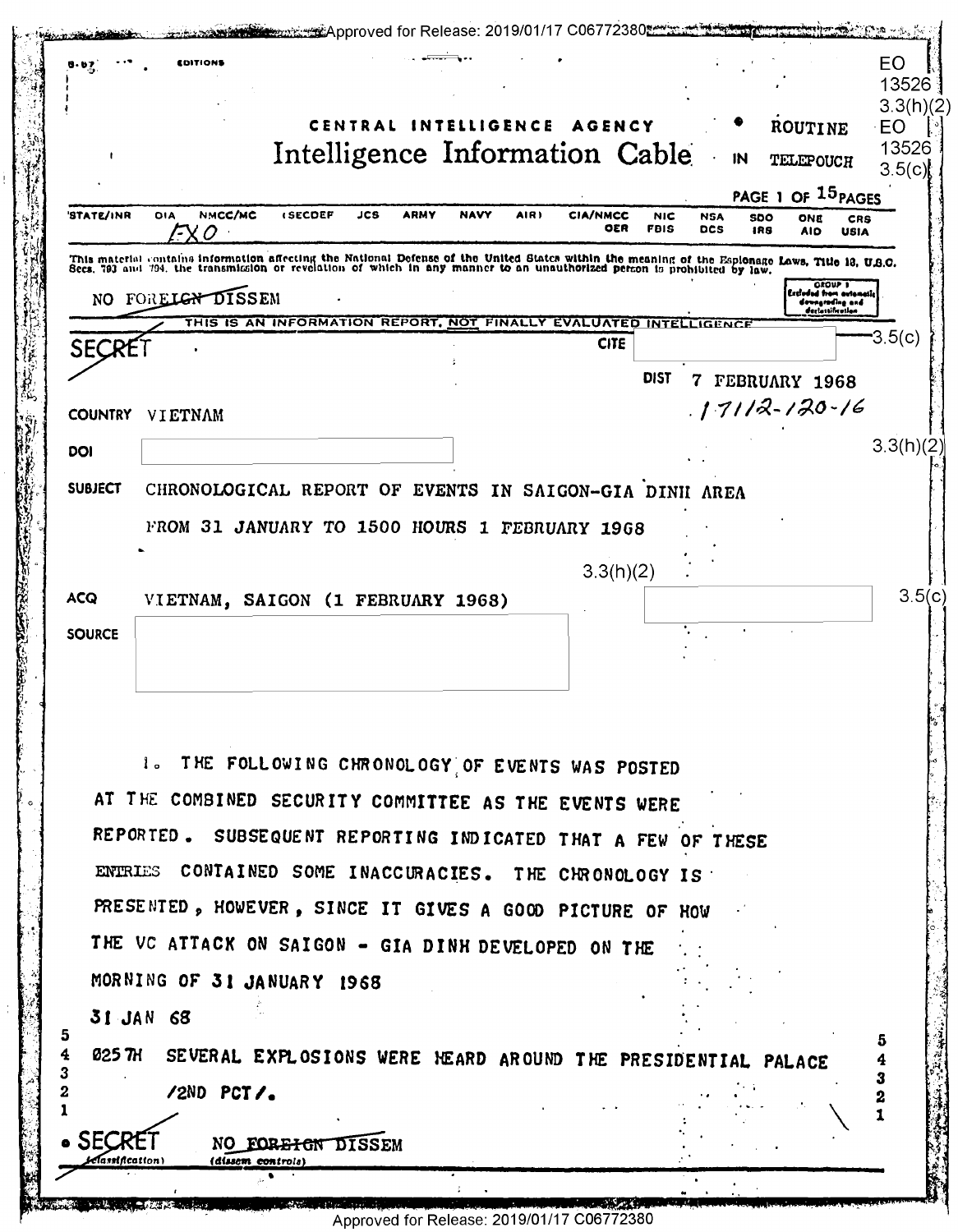|                                                 | <b>DITIONS</b>                                                         |                                                                   |    |                    |        |
|-------------------------------------------------|------------------------------------------------------------------------|-------------------------------------------------------------------|----|--------------------|--------|
|                                                 |                                                                        |                                                                   | IN |                    |        |
|                                                 |                                                                        |                                                                   |    |                    | 3.5(c) |
|                                                 |                                                                        |                                                                   |    |                    |        |
|                                                 |                                                                        |                                                                   |    | PAGE 2 OF 15 PAGES |        |
|                                                 |                                                                        |                                                                   |    |                    |        |
|                                                 | <del>NO FOREIGN DISSE</del> M<br>(dissem_controls)<br>(classification) |                                                                   |    |                    |        |
| <b>B305H</b>                                    |                                                                        | A US/MP JEEP WAS HIT BY VC ARTILLERY FIRE AT THE CORNER OF        |    |                    |        |
|                                                 |                                                                        | NGUYEN DU AND NGUYEN TRUNG TRUC STREETS / 2D PRECINCT /. THREE    |    |                    |        |
|                                                 | US/MPS WERE WIA.                                                       |                                                                   |    |                    |        |
| <b>0307H</b>                                    |                                                                        | THE MSD GUARDS FOUGHT WITH THE VC AT THE SAIGON RADIO STATION     |    |                    |        |
|                                                 | $/15T$ PCT/.                                                           |                                                                   |    |                    |        |
| 03081                                           |                                                                        | TWO U/I PERSONS IN UNIFORMS FIRED SMG'S INTO THE PRESIDENTIAL     |    |                    |        |
|                                                 | PALACE.                                                                |                                                                   |    |                    |        |
| <b>030SH</b>                                    |                                                                        | A VN/MP JEEP RECEIVED SEVERAL SNIPER SHOTS AT THE SAIGON          |    |                    |        |
|                                                 | RADIO STATION.                                                         |                                                                   |    |                    |        |
| <b>0310H</b>                                    |                                                                        | A COMMERCIAL BUS BEARING LICENSE PLATE EA-1239 FROM THE LIEN      |    |                    |        |
|                                                 |                                                                        | HIEP TRANSPORTATION COMPANY WAS SEIZED BY THE VC                  |    |                    |        |
| 03 I 5H                                         |                                                                        | A GVN VEHICLE RECEIVED SNIPER SHOTS.                              |    |                    |        |
| <b>0318H</b>                                    |                                                                        | THE NGO QUYEN POLICE SUB STATION /5TH PRECINCT./ WAS SHELLED      |    |                    |        |
|                                                 | BY THE VC.                                                             |                                                                   |    |                    |        |
| 033 CH                                          |                                                                        | THE VC FIRED SMALL ARMS INTO THE TAO DAN PUBLIC PARK / POLICE SUB |    |                    |        |
|                                                 |                                                                        | STATION /2D PRECINCT/. ONE VN POLICEMAN WAS WOUNDED.              |    |                    |        |
| <b>034 OH</b>                                   |                                                                        | THE VC SEIZED A CARGO TRUCK BEARING LICENSE PLATE EH-25 66 AND    |    |                    |        |
|                                                 |                                                                        | DROVE IT TOWARD HANG XANH AREA / GIA DINK PROVINCIAL CAPITAL/.    |    |                    |        |
| <b>0345H</b>                                    |                                                                        | TWO POLICEMEN FROM THE TAO DAN PUBLIC PARK / POLICE SUB           |    |                    |        |
|                                                 |                                                                        | STATION /2D PRECINCT/ WERE WIA.                                   |    |                    | 5      |
| 035 QH                                          |                                                                        | THE VI QUANG POLICE SUB STATION /7TH PRECINCT/ WAS SHELLED BY     |    |                    | 3      |
|                                                 |                                                                        |                                                                   |    |                    | z      |
| <b>SECRET</b><br><i><b>Aclassification)</b></i> | <b>NO FOREIGN DISSEM</b><br><i><b><u>Idissem centrols</u></b></i>      |                                                                   |    |                    |        |
|                                                 |                                                                        |                                                                   |    |                    |        |

Approved for Release: 2019/01/17 C06772380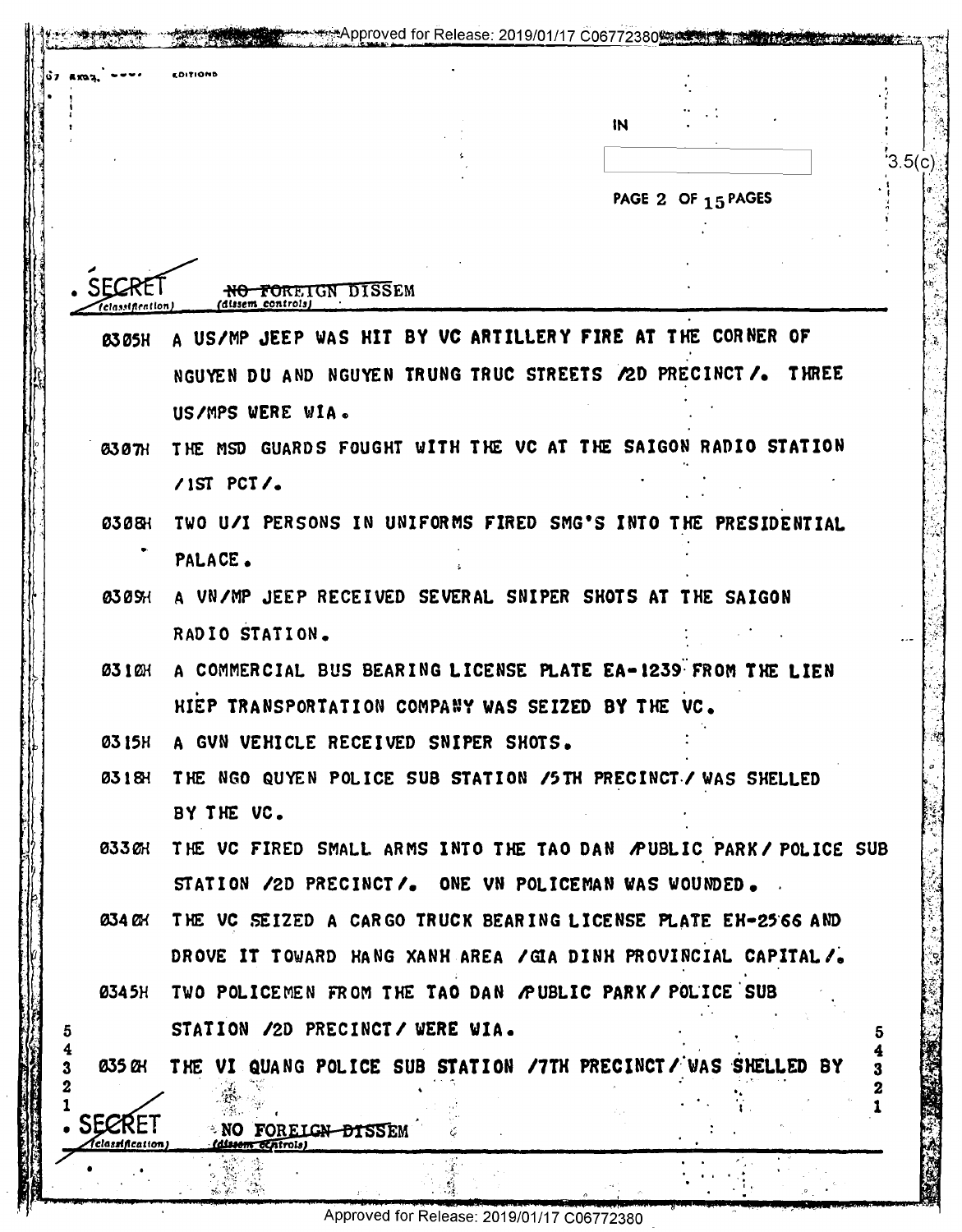|   |                                  | proved for Release: 2019/01/1                                                                       | C06772380 |                    |     |        |
|---|----------------------------------|-----------------------------------------------------------------------------------------------------|-----------|--------------------|-----|--------|
|   |                                  |                                                                                                     | IN        |                    | 120 |        |
|   |                                  |                                                                                                     |           | PAGE 3 OF 15 PAGES |     | 3.5(c) |
|   |                                  |                                                                                                     |           |                    |     |        |
|   |                                  | FORFIGN DISSEM<br>distrut controls                                                                  |           |                    |     |        |
|   |                                  | THE VC.                                                                                             |           |                    |     |        |
|   | 04 I CH                          | A BUILDING LOCATED AT THE CORNER OF NGUYEN DU AND TRUONG CONG                                       |           |                    |     |        |
|   |                                  | DINH STREETS /2D PRECINCT/ WAS SEIZED BY THE VC.                                                    |           |                    |     |        |
|   | <b>05 05H</b>                    | THE BA HOA POLICE SUB STATION / 5TH PRECINCT / WAS PARTLY DESTROYED                                 |           |                    |     |        |
|   |                                  | BY THE VC.                                                                                          |           |                    |     |        |
|   | <b>052 OH</b>                    | A VC WAS KIA AND TNT EXPLOSIVE CHARGES WERE CAPTURED.                                               |           |                    |     |        |
|   | <b>0523H</b>                     | THE VC APPEARED AT THE PHAN THANH GIAN BRIDGE /IST PRECINCT/,                                       |           |                    |     |        |
|   |                                  | ON THE SAIGON-BIEN HOA HIGHWAY.                                                                     |           |                    |     |        |
|   | <b>0525H</b>                     | THE VC ESCAPED RIDING IN A RENAULT SEDAN CAR BEARING                                                |           |                    |     |        |
|   |                                  | LICENSE PLATE NBV-085.                                                                              |           |                    |     |        |
|   | <i>のつと ハ</i>                     | THE VC SHELLED PHU LAM V-SHAPED AREA / GTH PRECINCT /.                                              |           |                    |     |        |
|   | 053 OH                           | THE VC CROSSED THE PHAN THANH GIAN BRIDGE ON SAIGON-BIEN HOA<br>HIGHWAY.                            |           |                    |     |        |
|   | 0535H                            |                                                                                                     |           |                    |     |        |
|   |                                  | A GROUP OF U/I MEN WAS MOVING ALONG THE PHAM DANG HUNG STREET<br>/IST PCT/ TOWARD SAIGON DOWN TOWN. |           |                    |     |        |
|   | 054 QX                           | A SEDAN CAR BEARING LICENSE PLATE NBV-085 WAS STOPPED BY THE VN                                     |           |                    |     |        |
|   |                                  | POLICE AND TWO VC RIDING IN IT WERE KILLED.                                                         |           |                    |     |        |
|   | 0545K                            | THE VC FIRED MACHINE GUNS INTO THE VN POLICE AT THE CORNER OF                                       |           |                    |     |        |
|   |                                  | NGUYEN DU AND TRUONG CONG STREETS /2D PRECINCT /.                                                   |           |                    |     |        |
|   | <b>0555H</b>                     | A NUMBER OF U/I PERSONS FIRED SMALL ARMS AT AIRPLANES IN FLIGHT.                                    |           |                    |     |        |
| 3 | 055 EX                           | THE VC WEARING VARIOUS CLOTHES APPEARED AT TRAN QUOC TOAN STREET 3                                  |           |                    |     |        |
|   | <b>SECRET</b><br>elassification) | NO FOREIGN DISSEM<br>(dissom controls)                                                              |           |                    |     |        |
|   |                                  |                                                                                                     |           |                    |     |        |
|   |                                  | Approved for Release: 2019/01/17 C06772380                                                          |           |                    |     |        |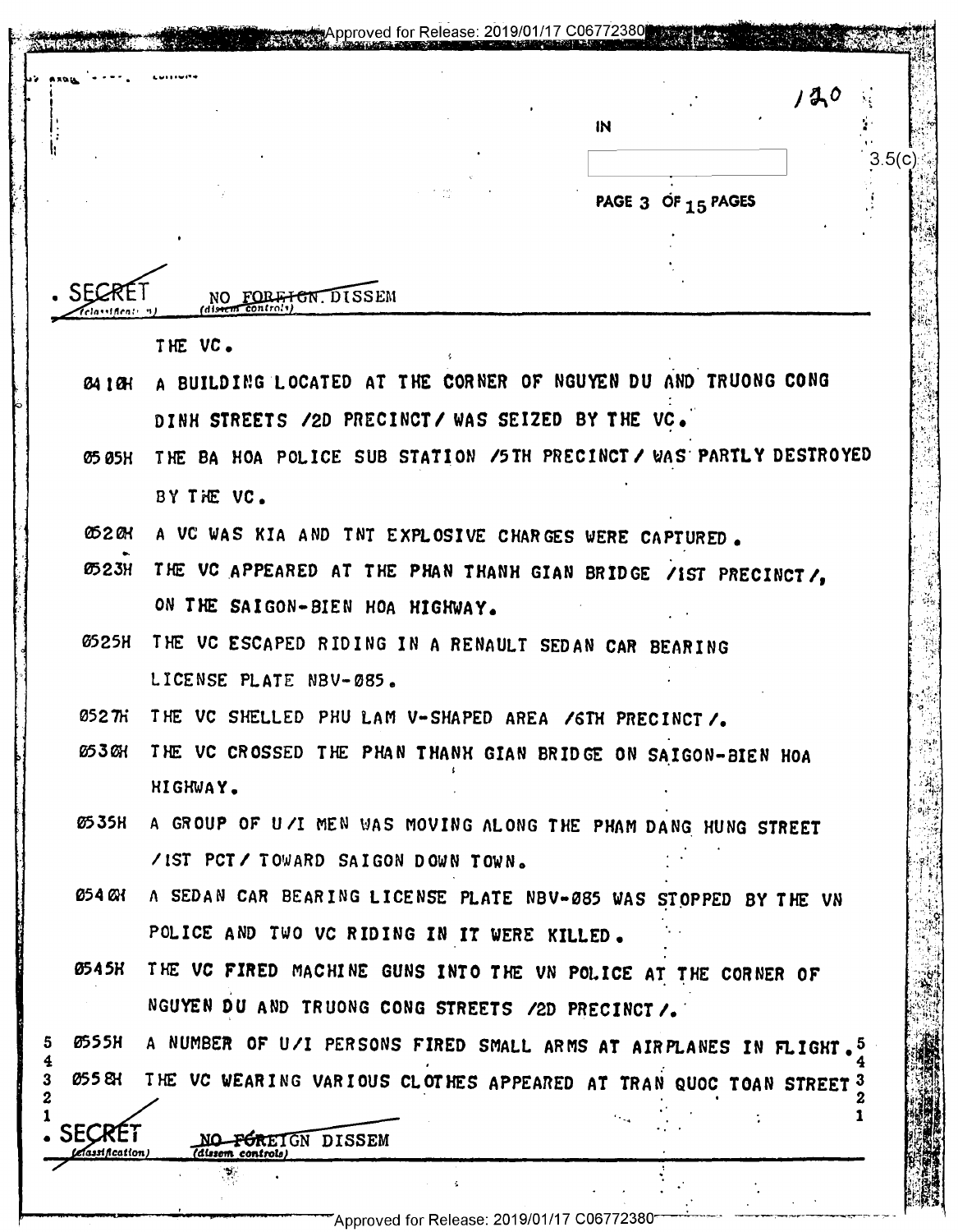|              | IN                                                                  |        |
|--------------|---------------------------------------------------------------------|--------|
|              |                                                                     | 3.5(c) |
|              | PAGE 4 OF 15 PAGES                                                  |        |
|              |                                                                     |        |
|              | <b>DISSEM</b><br><del>ICN</del>                                     |        |
|              | 'dissent control:                                                   |        |
|              | /5TH PRECINCT/.                                                     |        |
| <b>0600H</b> | THE VC SHELLED THE 222D VN FIELD POLICE BASE CAMP /5TH PRECINCT /.  |        |
| <b>0607H</b> | THE VC WIHDREW TOWARD THE QUANG DONG CEMETERY LOCATED IN PHU        |        |
|              | THO HOA AREA / GTH PRECINCT/.                                       |        |
| <b>0610H</b> | A VC GROUP OF APPROX. 50 MEN IN STRENGTH WAS SIGHTED MOVING         |        |
|              | ON PHAM DANG HUNG AND TU DUC STREETS / IST PRECINCT /. THEY         |        |
|              | KILLED ONE /1/ VN POLICEMAN WHO WAS PASSING BY.                     |        |
| <b>0620H</b> | APPROX. 50 VC APPEARED AT THE CORNER OF THE PHU THO HIPPODROME      |        |
|              | /5TH PRECINCT/.                                                     |        |
| <b>0625H</b> | THE VI QUANG POLICE SUB STATION /7TH PRECINCT / WAS ATTACKED        |        |
|              | BY THE VC.                                                          |        |
| 0625H        | DIRECTOR OF SAIGON METROPOLITAN POLICE ASKED FOR DROPPING FLARES    |        |
|              | AND ORDERED PEOPLE NOT TO GO OUT ON THE STREET.                     |        |
| 062 BH       | THE VC INFILTRATED INTO GATE 10 OF THE ENCLOSURES OF THE TAN        |        |
|              | SON NHUT SENSITIVE AREA.                                            |        |
| 0635H        | THE BA HOA POLICE SUB STATION /5TH PRECINCT / CAPTURED TEN VC       |        |
|              | WEARING RED SCARVES.                                                |        |
| 065 CH       | THE VC REATTACKED THE VI QUANG POLICE SUB STATION / 7TH PRECINCT /. |        |
| <b>0653H</b> | DIRECTOR OF SAICON METROPOLITAN POLICE REQUESTED CMD TO             |        |
|              | REINFORCE THE VI QUANG POLICE SUB STATION.                          | 5.     |
|              | 071A: A US CITIZEN-WAS WOUNDED ON NGUYEN VAN THOAI STREET STH       |        |
|              |                                                                     |        |
| SEERET       | <del>FOREIGN D</del> ISSEM<br>(classification)<br>(dissem controls) |        |

 $\begin{bmatrix} 8 \\ 1 \end{bmatrix}$ 

 $\left[ \begin{smallmatrix} 3 \end{smallmatrix} \right]$ 

 $\mathbb{R}$ 

Approved for Release: 2019/01/17 C06772380

تراكلت

**BEECHTER**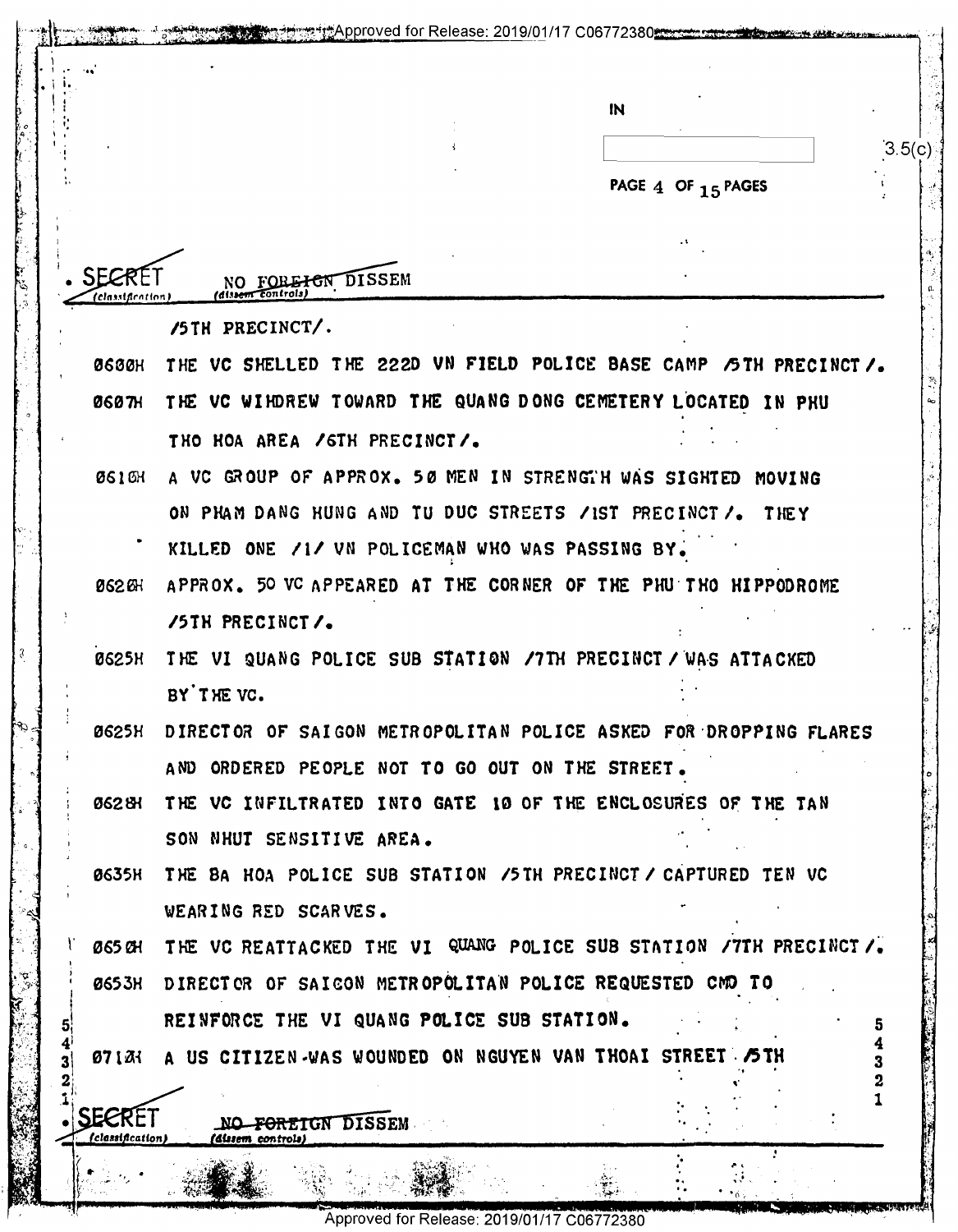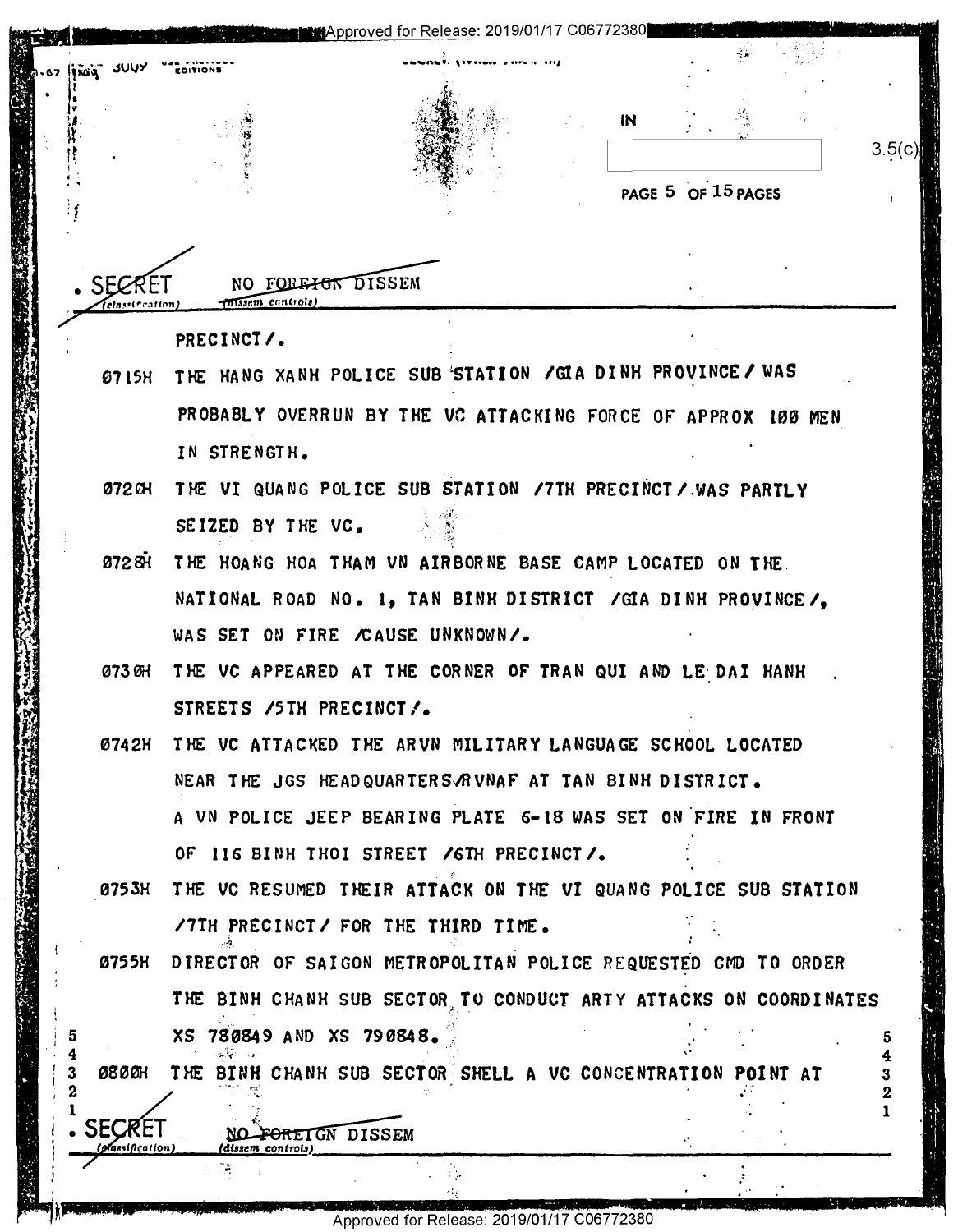| 67 <i>1903</i> | JUUZ | <b>COITIONS</b>                  |                | $\cdots$ |    |                    |                |
|----------------|------|----------------------------------|----------------|----------|----|--------------------|----------------|
|                |      |                                  |                |          |    |                    |                |
|                |      |                                  |                |          | IN |                    |                |
|                |      |                                  |                |          |    |                    | $\cdot$ 3.5(c) |
|                |      |                                  |                |          |    | PAGE 6 OF 15 PAGES |                |
|                |      |                                  |                |          |    |                    |                |
|                |      |                                  |                |          |    |                    |                |
| . ১            |      | <b>NO</b><br>$A$ lasom sontrola) | FOREIGN DISSEM |          |    |                    |                |

Approved for Release: 2019/01/17 C06772380

COORDINATES XS 788844.

SEGRET

- APPROX. TWO VC COMPANIES WERE SHELTERING IN A NUMBER OF **0803H** STORY-HOUSES ALONG TRAN QUOC TOAN STREET /5 THE PRECINCT /. TWO /2/ UN ARMOR CARS WERE DAMAGED BY VC FIRES.
- 0805H VN ARMOR CARS CAME TO VI QUANG AREA /7TH PRECINCT / FOR REINFORCEMENT. THE VC CROSSED THE CHO DEM CREEK. ATTEMPTING
	- TO ATTACK THE KIEU CONG MUOI POLICE SUB STATION /7TH PRECINCT/. THE VC POSITIONED FOUR 57MM RECOILLESS RIFLES AT THE CORNER OF TRAN QUOC TOAN AND NGUYEN VAN THOAI STREETS STH PRECINCT/ AND FIRED THEM UPON A VN ARMOR CAR.
- ARVN ARTILLERY FIRES WERE DIRECTED AT COORDINATES XS 79 0848 AND 08 I AH 788844.

082.OH THE VC ATTACKED THE RACH CAT POLICE SUB STATION /7TH PRECINCT/.

- Ø825H THE VC ATTACKING FORCE WITHDREW FROM THE SAIGON RADIO STATION. THEY WORE WHITE SHIRTS.
- **083 OH** THE VI QUANG POLICE SUB STATION /7TH PRECINCT / REQUESTED A GUNSHIP. THE VC GROUND FORCE FIRED AT TWO CHOPPERS IN FLIGHT.
- **0835H** DIRECTOR OF SAIGON METROPOLITAN POLICE REMINDED THE CURFEW ORDER<sup>2</sup>
- **09 15H** A FIRE OCCURRED ON MINH MANG STREET. SAIGON 5TH. PRECINCT. **09 I GY** THE VC ATTACKED THE VI QUANG POLICE SUB STATION /7TH PRECINCT/

O FORETGN DISSEM

5

2

 $\mathbf{1}$ 

 $\zeta$ 

⇒Ž.

Approved for Release: 2019/01/17 C06772380

**COMMA**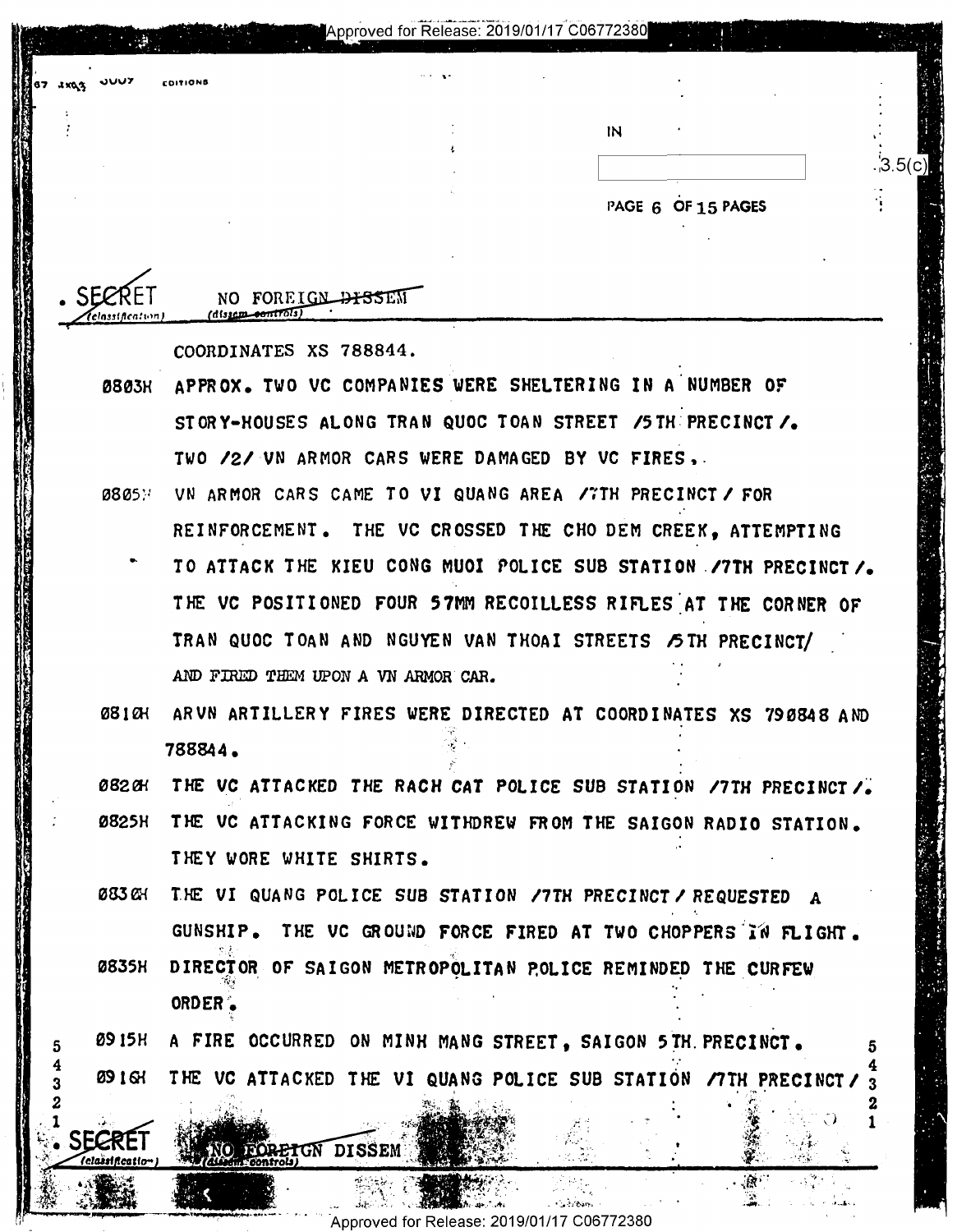--.-.. -.-,,-------\_M·, .... v,·•-----•Approved fo~,R~ii~sr.'.019/01 /17 C0677238o------,-t·•·-~"~·:;,;,·;f·,i.-Y~--: ,-\i\_-:~- Approved for Release: 2019/01/17 <sup>006772380</sup> ' -- '\_ \_ .11 "§gr" . <sup>3</sup> <sup>I</sup> ' <sup>f</sup> 1;. h. ' '

 $\mathbb{R}$  :  $\mathbb{R}$ 

l -· - '" ... ::·'r~.- ~:-,.

IN

**IN IN IN** 

**PAGE** 7 OF 15 **PAGES**  7 PAGE 7 OF 15 PAGES ,

NO FOREI dlm1111 NOW-1 - , 3 .'  $\frac{1}{1}$ 

FOR THE 7TH TIME.

•:

' *I* 

in: :5 3 : I 2'5 r3."

:1. " .  $\mathbf{a}$  is the set of  $\mathbf{a}$ II II: 'I k $1 \times 1$  '55.:  $\delta$  U/I  $\,$ . 8: . 2: l'; :1: l 11'}: "I" :{4 I. I J a na <sup>I</sup> I

El 2 "

1

/

*t* 

{c.'aulflmm

1

I '

1030H THE IST PRECINCT POLICE CAPTURED AT BEN CO WARD A VC TRUCK LOADED WITH THREE B-41 ROCKET LAUNCHERS, FIVE AK-50 SMG'S AND KILLED TWO VC, KILLED TVO VC.

TWO ARMOR CARS RECEIVED FIRE FROM THE ·vc WHEN MOVING ON PHAM TVO ARMOR CARS RECEIVED FIRE FROM THE'VC NNEN MOVING ON PRAM DANG HUNG STREET /IST PRECINCT/.

- 1055H AN ESTIMATED ONE TO TWO VC PLATOONS WERE SIGHTED MOVING ON TRAN IOSSR- AN ESTIMATED ONE TO Two VC PLATOONS VERE SIGHTED MOVING 0N TRAN HOANG QUAN STREET /5TH PRECINCT/.
- 110£!{ THE VN POLICE CAPTURED **TWO AK-50** \$MG'S AND A QUANTITY OF 1100K THE VN POLICE CAPTURED TVO AK-SD SMG'S AND A QUANTITY OF AMMUNITION AT BEN CO WARD /IST PRECINCT/.
- **1117H AN ESTIMATED 100 VC WERE BEING STATIONED IN HANG XANH AREA /GIA**  $\qquad$ DINH PROVINCE/- ONE VC COMPANY AT LE VAN DUYET WARD- ONE VC COMPANY AT PRECINCT 6- ONE VC COMPANY IN THE VICINITY OF THE THE NGUYEN VAN TO POLICE SUB STATION /6TH PRECINCT/- ONE VC COMPANY IN THE VICINITY OF THE NGUYEN VAN LIENG POLICE SUB STATION /8TH PCT/- AND APPROX. 400 VC WERE CONSTRUCTING TRENCHES AT RACH CAT WARD /7TH PRECINCT/. 1 "k:- '71- -.-'-\_\_ an 1. -1 .. 71; :;.T ; ~ - ' - .. -.1-.- - - '- -' T - — ' -=-- -- 9' . - . ' .. \*- -- -. w-.-. .\_ -. \_\_ - -..1\_.1...- . . '.\_. ..:-,-I\_§.x'-.-c;-,;'.-\_.\_.-\_ .\_ . \_\_.\_' '- .1 ' Hzmggww;pfigmfl%y fifiW'fi'éfi'm .. i 4:.- \_ ,1 1.11.1" :' . \_\_\_..\_... \_~.:'r-— .. :1" -\_\_.. , .\_ \_  $1117H$ **LAND CONTROL** 
	- **112 IH THE VC WITHDREW FROM THE US EMBASSY, LEAVING BEHIND 16 OR 17** KIA /BY BODY COUNT/.  $\mathcal{L}$ • *'-J• r"* . ~\';:• i,. A' •, • ~· :~
- 5 I 123H DIRECTOR OF SMP ORDERED THE 7TH PRECINCT POLICE TO MAKE AN  $\frac{4}{3}$ <br>EFFORT TO COUNTER THE ENEMY- ONE AIRBORNE BATTALION WILL  $\begin{array}{cccc} 4 & 4 & 4 & 4 & 4 & 4 & 4 & 4 & 2 & 2 & 2 & 1 & 2 & 1 & 2 & 1 & 2 & 1 & 2 & 2 & 2 & 2 & 2 & 2 & 2 & 2 &$  $\frac{13}{3}$   $\frac{1}{3}$  EFFORT TO COUNTER THE ENEMY- ONE AIRBORNE BATTALION WILL 1123H

and the state of the state of the state of the state of the state of the state of the state of the

controls SECRET NO FOREFON DISSEM Flassification) (d<del>istem controls</del>)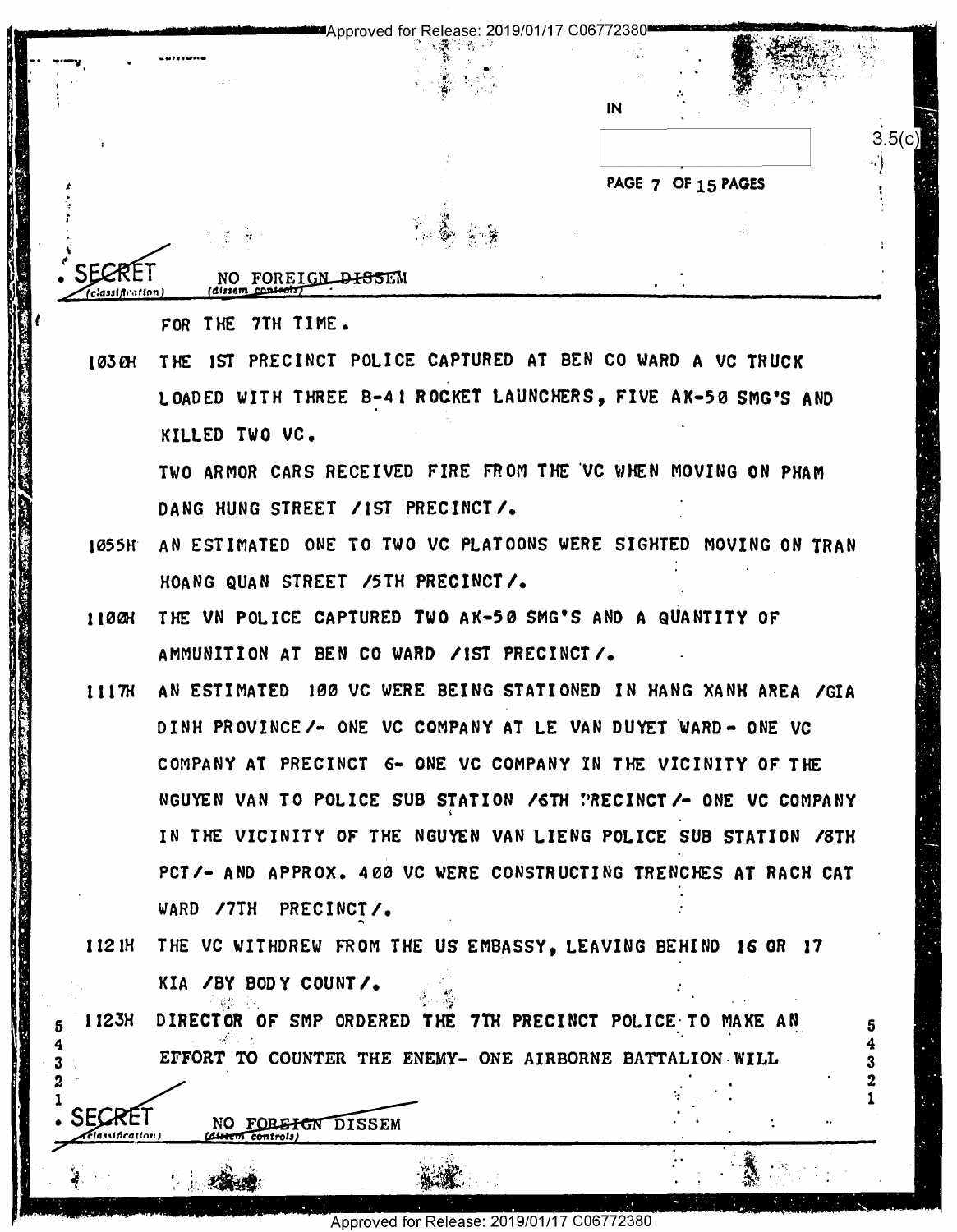| <b>制。</b><br>www.<br><b>ROITIONS</b><br>AKOQ |                   |                               |        |
|----------------------------------------------|-------------------|-------------------------------|--------|
|                                              |                   |                               |        |
|                                              |                   | $\overline{M}$                |        |
|                                              |                   |                               | 3.5(c) |
|                                              |                   |                               |        |
|                                              |                   | PAGE 8 OF <sub>15</sub> PAGES |        |
|                                              |                   |                               |        |
|                                              |                   |                               |        |
|                                              |                   |                               |        |
| . SECRE                                      | NO FOREIGN DISSEM |                               |        |
| (dissem controls)<br>Aclassification)        |                   |                               |        |

 $\mathbb{C}^4$  the philippine embassy building located on truong minh giang  $\begin{array}{|c|c|c|c|c|}\hline \end{array}$ STREET /3D PRECINCT/ WAS ALSO ATTACKED BY THE VC IN THE EARLY  $\begin{bmatrix} 1 & 1 & 1 \\ 1 & 1 & 1 \end{bmatrix}$ MORNING. NORNING. THE CONSTRUCTION OF A CONSTRUCTION OF A CONSTRUCTION OF A CONSTRUCTION OF A CONSTRUCTION OF A CONSTRUCTION OF A CONSTRUCTION OF A CONSTRUCTION OF A CONSTRUCTION OF A CONSTRUCTION OF A CONSTRUCTION OF A CONSTRUCTIO THE PHILIPPINE EMBASSY BUILDING LOCATED ON TRUONG MINK GIANG<br>
THE PHILIPPINE EMBASSY BUILDING LOCATED ON TRUONG MINK GIANG<br>
STREET /3D PRECINCT/ WAS ALSO ATTACKED BY THE VC IN THE EARLY<br>
MORNING.<br>
1135H TWO KOREAN MPS RIDI

- 1135H TWO KOREAN MPS RIDING IN THE JOINT POLICE **PATROL"JEEP** NO 8, WOUNDED AT THE CORNER OF NGUYEN DU AND THU KHOA HUAN STREETS THIS MORNING, HAVE BEEN ALREADY TAKEN TO THE US 17TH FIELD **I**  $\left[\begin{matrix} 1 & 1 & 1 \ 1 & 1 & 1 \end{matrix}\right]$  is the HOSPITAL FOR EMERGENCY TREATMENT.  $\mathbf{I}$ \_. -
- ll55H DIRECTOR OF SM? ORDERED **CPT.** LANH, CHIEF **OF JOI°NT POLICE PATROL/**  IISSH DIRECTOR OF SMP ORDERED OPT. LANH, CHIEF OF JOINT POLICE PATROL/' F' SMPD, TO FIRE A SPECIAL GUN AT THE LE LAI HOTEL LOCATED AT THE  $\begin{bmatrix} 1 & 1 & 1 & 1 \\ 1 & 1 & 1 & 1 & 1 \\ 1 & 1 & 1 & 1 & 1 \\ 1 & 1 & 1 & 1 & 1 \\ 1 & 1 & 1 & 1 & 1 \\ 1 & 1 & 1 & 1 & 1 \\ 1 & 1 & 1 & 1 & 1 \\ 1 & 1 & 1 & 1 & 1 \\ 1 & 1 & 1 & 1 & 1 \\ 1 & 1 & 1 & 1 & 1 \\ 1 &$ CORNER OF NGUYEN DU AND THU KHOA HUAN STREETS /2D PRECINCT / THIS HOTEL WAS OCCUPIED BY THE VC. I '9 11338 DIRECTOR OF SMP ORDERED CPI. LANN, CHEF OF JOINT PO<br>
SMPD, TO FIRE A SPECIAL GUN AT THE LE LAI HOTEL LOCA<br>
CORNER OF NGUYEN DU AND THU KHOA HUAN STREETS /2D PR<br>
THIS HOTEL WAS OCCUPIED BY THE VC.<br>
1205H TWO FIRE-VEHI
- $\|\cdot\|$  1205H TWO FIRE-VEHICLES FROM THE SAIGON FIRE BRIGADE WERE CALLED OUT  $\|\cdot\|$ **TO THE SAIGON RADIO STATION.**  TO THE SAIGON RADIO STATION. '
- $\frac{3}{4}$  1215H THE NGUYEN VAN CU POLICE SUB STATION / GTH PRECINCT / WAS ATTACKED BY THE VC. NO REINFORCEMENTS WERE SENT OVER THERE. '' and 'n bestelling of the second second to the second second second second second second second second second second second second second second second second second second second second second second second second secon
- 124 & THE NGUYEN TRI PHUONG POLICE SUB STATION WAS ATTACKED BY THE VC. THE POLICE RETURNED FIRES FIERCELY AND PUSHED THE VC BACK. ATTACKED BY THE VC, THE 7TH PRECINCT POLICE FOUGHT THEM BACK. 5 MOWEVER, THE POLICE COULD NOT CONDUCT A PURSUIT BECAUSE THE  $\begin{bmatrix} 5 \end{bmatrix}$ SUIT A VIOLET EN GREAT NUMBER. .• THE POLICE RETURNED FIRES FIERCELY AND PUSHED THE VC BACK.  $\sim$   $\sim$   $\sim$   $\sim$   $\sim$   $\sim$   $\sim$ '' '' '' '' <sup>I</sup> E's-if; . ' ' - unfit-Orion) -' Mine" controls) .; ' Plume-ar'

:~~i:if'•:Jt , ," .~. ',-, C, " ', , ·~'" , . *n~-~.,,\_;•* ;,.:,,\_,~· ,\_.~ ... \_\_\_.,.,,,-...,\_,.,,........,,.\_\_,\_,,\_-,-- ....\_\_..,.\_,\_,\_ \_ \_\_\_\_,......,.%' • -· .. ~". -:- -'# ~-rcApproved for Release: 2019/01/17 C06772380 '""'- ..... · .\_., 4

""""ApOTOvedTOTRBIBSBI2315/01)1'71'6'616'7'7'2é80'ffimm4';""""'"""W: 'WW' 1

 $\mathcal{L} = \mathcal{L}$ 

,,.

I  $\cdot$  ,

. A.' .-.. 5......\_.\_.-... \_\_-\_-\_'-

!

i<br>I<br>I<br>I<br>I

 $\mathcal{A}$ ,I I

 $SEGRET$  NO FOREFON DISSEM

\_ .-i 1 ' p '1'. - 2'. - 2'. - 2'. - 2'. - 2'. - 2'. - 2'. - 2'. - 2'. - 2'. - 2'. - 2'. - 2'. - 2'. - 2'. - 2'. - 2'. -\_ . 9&'°~€"\_'. 3: 3%; £§'.;\_1rl,.'-l:-:ijl . . 'F'II'I T'III'I T'III T'III'I T'III T'III T'III T'III T'III T'III T'III T'III T'III T'III T'III T'III T'III T'

. . . <sup>a</sup> . , 'hm' <sup>I</sup> ' PL" .' ,.. '.

dissem controls

I'

--

'

 $\overline{\phantom{a}}$ 

"'

1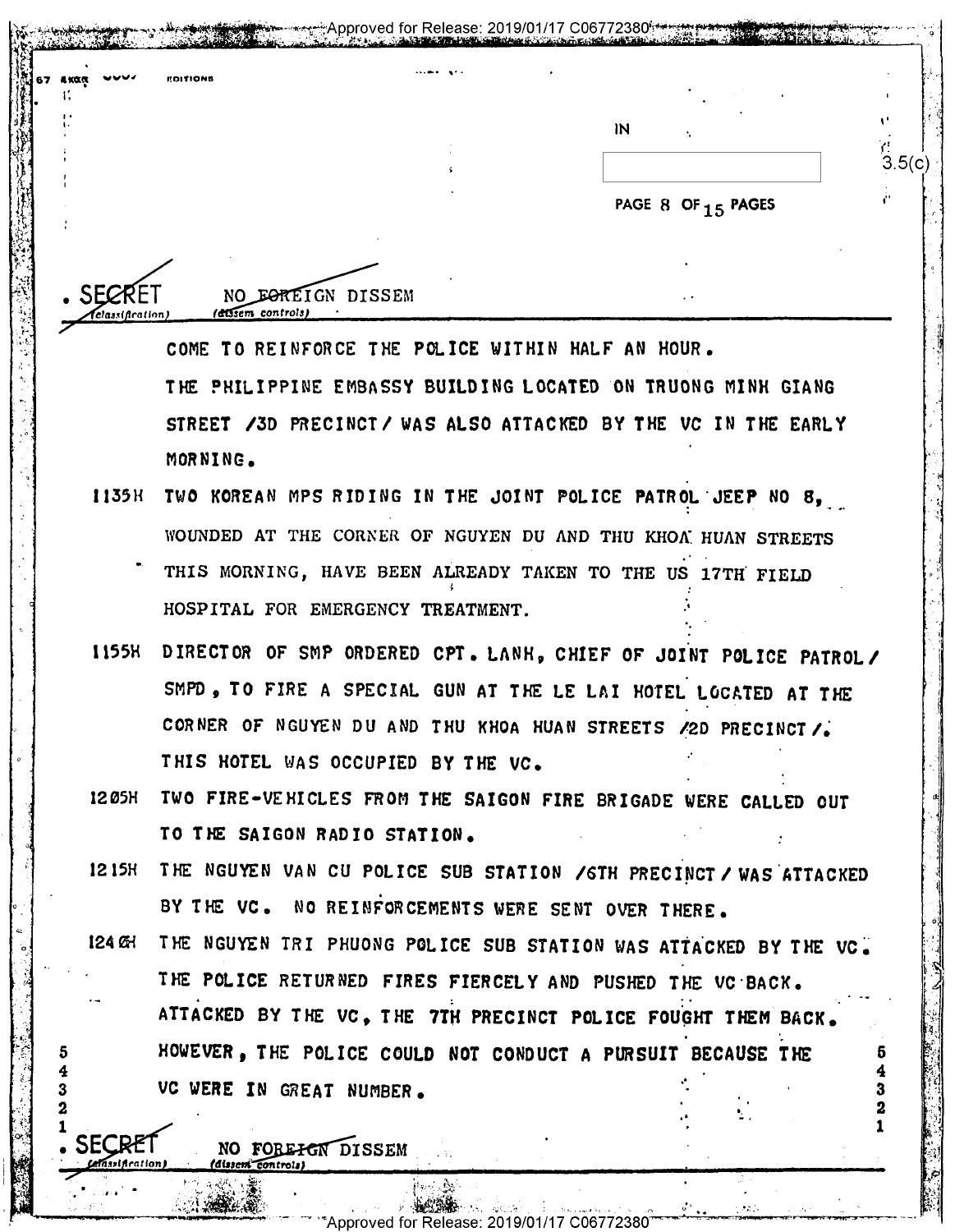|                       | $2009.$ URN. 3009 . USE PREVIOUS                                   |                    |        |
|-----------------------|--------------------------------------------------------------------|--------------------|--------|
|                       |                                                                    | IN                 | 3.5(c) |
|                       |                                                                    | PAGE 9 OF 15 PAGES | ъ.,    |
|                       |                                                                    |                    |        |
| <i>classification</i> | NO FOREIGN DISSEM<br>(dissem_controls)                             |                    |        |
| 1255H                 | TWO VN RANGER COMPANIES CROSSED THE NHI THIEN DUONG BRIDGE /8TH    |                    |        |
|                       | PRECINCT/.                                                         |                    |        |
|                       | ONE ALLIED AND ONE ARVN ARMOR CAR WERE DAMAGED BY VC FIRES.        |                    |        |
| 1258H                 | A GROUP OF APPROX. 30 VC IN STRENGTH WITHDREW FROM NGUYEN VAN      |                    |        |
|                       | THOAI STREET TOWARD NGUYEN TRI PHUONG STREET /5TH PRECINCT/.       |                    |        |
| 1300H                 | A REINFORCING ELEMENT FROM THE SMPD ESCORTED BY ARMOR CARS,        |                    |        |
|                       | MOVED TO THE STH PRECINCT.                                         |                    |        |
|                       | ANOTHER REINFORCING ELEMENT FROM THE SMPD MOVED. TO THE 8TH        |                    |        |
|                       | PRECINCT.                                                          |                    |        |
| 1305H                 | CAPT. LANH FIRE SEVERAL SHOTS OF A SPECIAL GUN INTO THE LE         |                    |        |
|                       | LAI HOTEL BUT WITHOUT RESULT.                                      |                    |        |
|                       | TWO RANGER COMPANIES FROM THE VN 33D RANGER BATTALION CAME TO THE  |                    |        |
|                       | STH PRECINCT FOR REINFORCEMENT.                                    |                    |        |
| 1332H                 | THE VI QUANG POLICE SUB STATION /7TH PRECINCT / WAS ATTACKED AGAIN |                    |        |
|                       | BY THE VC.                                                         |                    |        |
| 135 3H                | AIRSTRIKES WERE DIRECTED IN NGUYEN VAN THOAI AREA /5TH PRECINCT /. |                    |        |
|                       | IT WAS REPORTED THAT THERE WERE ABOUT FIVE TO SIX VC ARMED WITH    |                    |        |
|                       | CARBINES AND AK-50 SMG'S, SHELTERING AT HOUSE AT 108 VINH VIEN     |                    |        |
|                       | STREET AND 596 TRAN HOANG QUAN STREET /5TH PRECINCT /.             |                    |        |
| 14 Ø5X                | THE VC OPENED FIRE AT THE CHOLON POST OFFICE LOCATED AT            |                    |        |
| 4                     | THE CORNER OF NGUYEN VAN THACH AND MAC CUU STREETS /5TH PRECINCT/. |                    |        |
|                       |                                                                    |                    |        |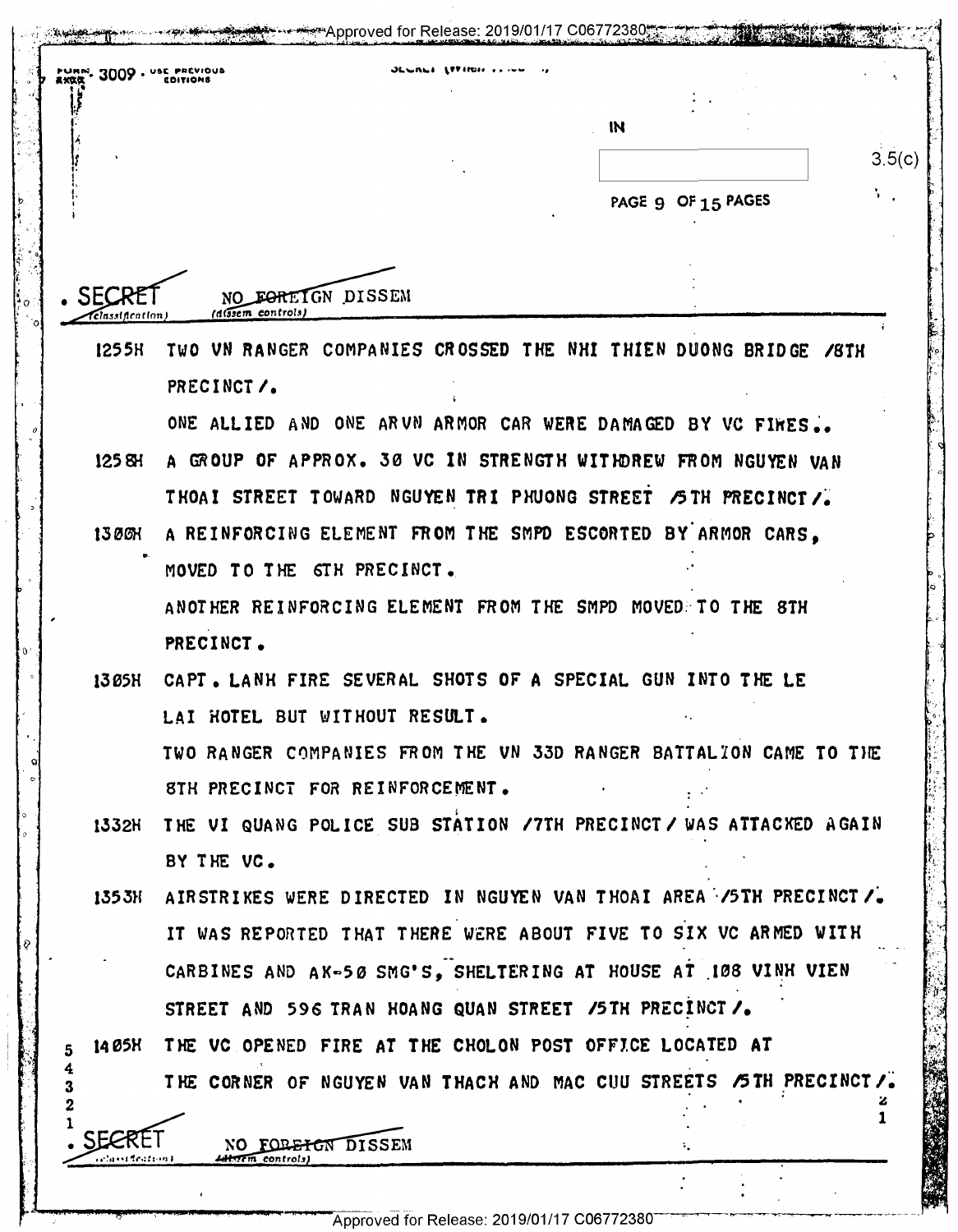| 3009            | <b>WHE PREVIOUS</b><br><b>COITIONS</b> | <b>ULCACE (VEHOR FIRED TH)</b>                             |                                                                    |
|-----------------|----------------------------------------|------------------------------------------------------------|--------------------------------------------------------------------|
|                 |                                        |                                                            | IN                                                                 |
|                 |                                        |                                                            |                                                                    |
|                 |                                        |                                                            | PAGE 10 OF 15 PAGES                                                |
|                 |                                        |                                                            |                                                                    |
|                 |                                        |                                                            |                                                                    |
| elassification. | (dissem controls)                      | FOREIGN DISSEM                                             |                                                                    |
| 14 15H          |                                        |                                                            | A FIELD POLICE ELEMENT FROM THE DGNP CAME TO THE 222D FIELD        |
|                 |                                        |                                                            | POLICE BASE CAMP LOCATED ON TRAN QUOC TOAN STREET /5TH PRECINCT /  |
|                 |                                        |                                                            | ONE VN AIRBORNE COMPANY WAS ORDERED TO COME TO THE CHOLON POST     |
|                 | OFFICE /5TH PRECINCT/.                 |                                                            |                                                                    |
|                 |                                        |                                                            | THE VC FIRED SNIPER SHOTS AGAINST THE VN RANGER TROOPERS MOVING    |
|                 |                                        | ACROSS THE CHA VA BRIDGE /8TH PRECINCT/.                   |                                                                    |
| 143CM           |                                        |                                                            | A VC FLED TOWARD ALLEYWAY AT I VINH VIEN STREET /5TH PRECINCT/.    |
| 1437H           |                                        |                                                            | DIRECTOR OF SMP ORDERED THE 2D PRECINCT POLICE TO CONDUCT AN       |
|                 |                                        | ASSAULT INTO THE LE LAI HOTEL /2D PRECINCT /.              |                                                                    |
| 15 O Ø H        |                                        |                                                            | THE 2D PRECINCT POLICE SENT TWO POLICE SQUADS TO THE BA HOA        |
|                 |                                        |                                                            | POLICE SUB STATION LOCATED ON HONG BANG STREET /5TH PRECINCT/      |
|                 | FOR REINFORCEMENT.                     |                                                            |                                                                    |
| 1524H           |                                        |                                                            | AN ESTIMATED 20 VC WERE SPOTTED APPEARING NEAR HOUSE AT 171 VINH   |
|                 |                                        |                                                            | VIEN STREET AND FIVE TO SIX WOUNDED VC AT A HOUSE AT 8 VINH VIEN   |
|                 | STREET /5TH PCT/.                      |                                                            |                                                                    |
| 154 TH          |                                        |                                                            | THE 5TH PRECINCT POLICE ASKED FOR AN AUTHORIZATION TO ENCIRCLE     |
|                 |                                        |                                                            | A HOUSE AT 171 VINH VIEN STREET / STH PRECINCT / FOR A SEARCH.     |
| 155 ØH          |                                        |                                                            | THE 5TH PRECINCT POLICE ALSO REQUESTED TO ENCIRCLE AREAS           |
|                 |                                        |                                                            | SURROUNDING SU VAN HANH, BA HAT AND NGUYEN DUY DUONG STREETS / 5TH |
|                 | PRECINCT/.                             |                                                            |                                                                    |
|                 |                                        | 164 2H THE 7TH PRECINCT POLICE REQUESTED THE CMD TO SUPPLY | 40.000                                                             |
|                 |                                        |                                                            |                                                                    |

SECRET NO FORET GN DISSEM ISSEM'

t  $\frac{1}{2}$   $\sqrt{1}$  classification)

ģ

·'' · dl,:'f. · t'.-f·--•t· .. ' Approved for Release: 2019/01/17 C06772380 Approved forRelease: 2019/01/17 006772380" ' " " "'""' '\*""'""'-'"TT="T -'

ur :<br>Paleita e concerta de la provincia<br>Santana e como a provincia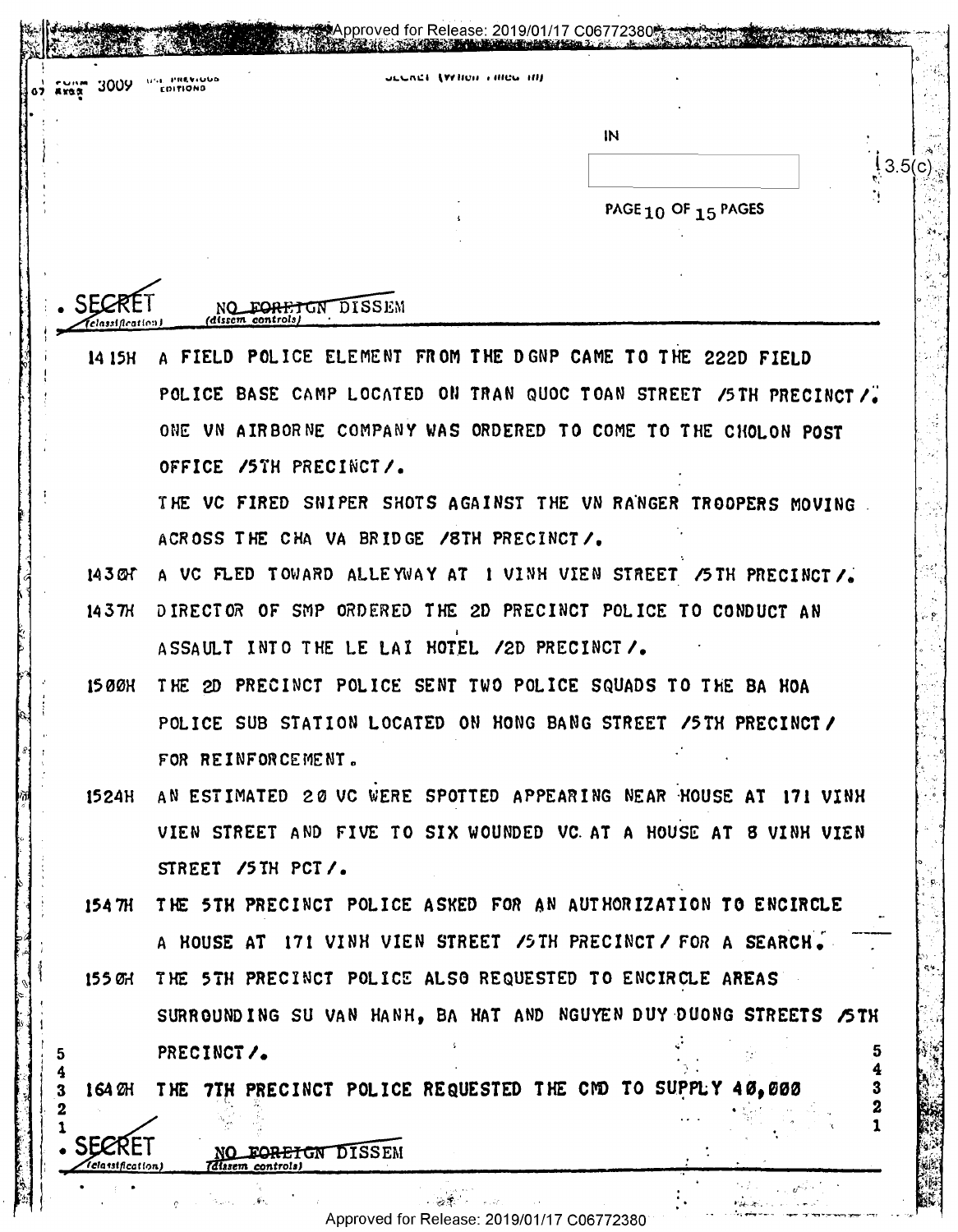Approved for Release: 2019/01/17 C06772380

 $IN$ 

PAGE<sub>11</sub> OF 15 PAGES

 $3.5(c)$ 

2 1

NO FORETON DISSEM

fasst Acatium I

eddeation

CARTRIDGES FOR AR-15'S.

NO EORETGN DISSEM

 $\epsilon$ ontrola)

- THE GIA DINH SECTOR REPORTED THAT AN AIRSTRIKE SET FIRE ON 174 CH HOUSE LOCATED HANG XANH AND LE VAN DUYET STREETS / GIA DINH PROVINCIAL CAPITAL/. OUR FRIENDLY FORCES KILLED A VC COMPANY COMMANDER AND CAPTURED ALIVE A VC PLATOON LEADER. ALONG WITH A MAP /PLACE OF CAPTURE UNKNOWN/.
- 175 M THE SGN HARBOR POLICE REPORTED THAT THE VC /STRENGTH UNKNOWN/ WITH 15 MORTARS, CALIBER UNKNOWN, AND SEVERAL MACHINE GUNS, ARE SETTING UP FOXHOLES AT RACH CAT WARD 77TH PRECINCT/. LCCATION NOT SPECIFIED.
- THE NGUYEN VAN LIENG POLICE SUB STATION / 8TH PRECINCT/ IS BEING 1830H ATTACKED BY THE VC/STRENGTH UNKNOWN/. THE VC /STRENGTH UNKNOWN/ APPEARED IN THE VICINITY OF TRAN HOANG QUAN POLICE SUB STATION /STH PRECINCT/. LOTS OF CIVILIAN PEOPLE ARE MOVING ALONG LE VAN DUYET STREET

100 GH A VC GROUP OF APPROX. 50 MALE AND FEMALE, FULLY ARMED, APPEARED AT THE CORNER OF NHUT TAO AND NGUYEN DUY DUONG STREETS /5TH PRECINCT/.

10 I CH A VC FLAG IS DISPLAYED AT THE BAN CO MARKET PLACE / SRD PRECINCT /. 1015H A VC SQUAD, ARMED WITH K 50 SMG'S, IS APPEARING AT A HOUSE AT  $\mathbf{5}$ 345 PETRUS KY STREET /5TH PRECINCT/. ITS MISSION IS TO PROTECT 3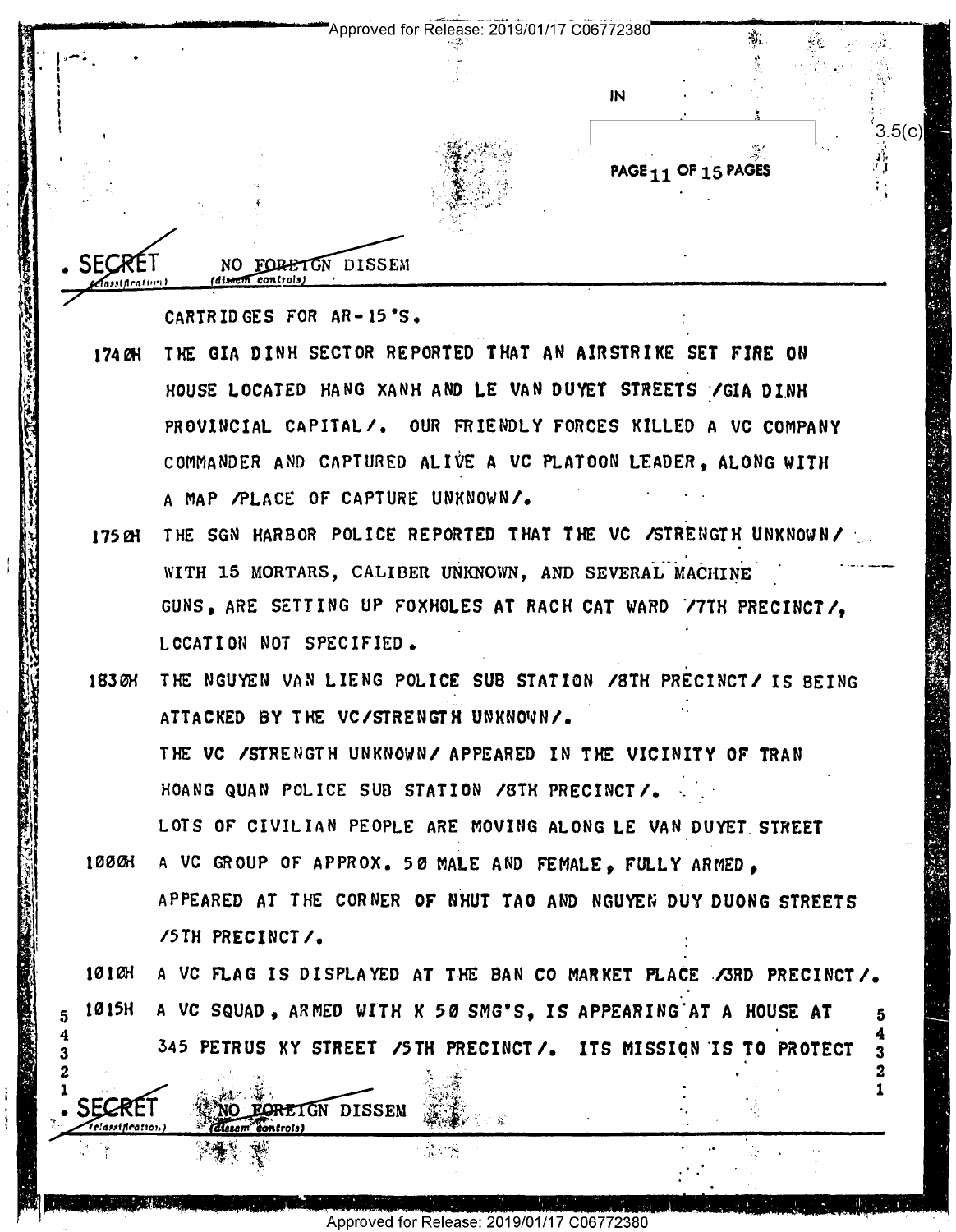|                   |                                                               | IN                                                                | $\cdot$ 3.5(c) |  |  |
|-------------------|---------------------------------------------------------------|-------------------------------------------------------------------|----------------|--|--|
|                   |                                                               | PAGE 12 OF 15 PAGES                                               |                |  |  |
|                   |                                                               |                                                                   |                |  |  |
|                   |                                                               |                                                                   |                |  |  |
| (classification ) | GN DISSEM<br>NO FORETT                                        |                                                                   |                |  |  |
|                   |                                                               | VC WOUNDED SOLDIERS WHO WERE CONCENTRATING IN A BUDDHIST CHURCH   |                |  |  |
|                   | LOCATED ON TRAN NHAN TON STREET /5TH PRECINCT /.              |                                                                   |                |  |  |
| 102 OH            |                                                               | A VC MACHINE GUN CELL IS BEING STATIONED AT A HOUSE AT 148        |                |  |  |
|                   | BA HAT STREET /5TH PRECINCT/.                                 |                                                                   |                |  |  |
| 105 QH            |                                                               | VN MARINES AND POLICE FIELD FORCE CLASHED WITH THE VC /STRENGTH   |                |  |  |
|                   |                                                               | UNKNOWN/ ALONG TRAN NHAN TON STREET NEAR AN ALLEYWAY LEADING TO   |                |  |  |
|                   | THE BATA SHOE FACTORY. ONE VN SOLDIER WAS WIA.                |                                                                   |                |  |  |
| 130CH             |                                                               | TWO COMPANIES OF OUR FRIENDLY FORCES, ON A PATROL MISSION,        |                |  |  |
|                   |                                                               | CLASHED WITH THE VC /STRENGTH UNKNOWN/ AT COORDINATES XS 834875   |                |  |  |
|                   |                                                               | IN THE STH PRECINCT, SAIGON. REQUESTED AIR SUPPORT FROM CMD       |                |  |  |
|                   | BE PROVIDED.                                                  |                                                                   |                |  |  |
| 13 15H            | THE NGUYEN DU BUILDING LOCATED AT THE CORNER OF NGUYEN DU AND |                                                                   |                |  |  |
|                   | VN POLICE.                                                    | THU KHOA HUAN STREET /2D PRECINCT/ IS PUT UNDER CONTROL OF THE    |                |  |  |
| 0255H             |                                                               |                                                                   |                |  |  |
|                   | BRIDGE.                                                       | SEVERAL SMG FIRES WERE HEARD FROM THE DIRECTION OF THE Y-SHAPED   |                |  |  |
| 054 OH            |                                                               | THE VC ATTEMPTED TO SABOTAGE THE HUNG VUONG MOVIE THEATER LOCATED |                |  |  |
|                   | ON PETRUS KY STREET /5TH PRECINCT/.                           |                                                                   |                |  |  |
| 064 BH            |                                                               | A VN POLICEMAN WAS WOUNDED BY A VC SNIPER SHOT AT PHAM THE HIEN   |                |  |  |
|                   | MARKET PLACE /8TH PRECINCT/.                                  |                                                                   |                |  |  |
| <b>065 CH</b>     |                                                               | THE VC FIRED A BAØ ROCKET INTO THE TRAN VAN CHAU POLICE SUB       |                |  |  |
| <b>SECR</b>       |                                                               |                                                                   |                |  |  |
| Telawification)   | NO FOREFON DISSEM<br>(distem controls)                        |                                                                   |                |  |  |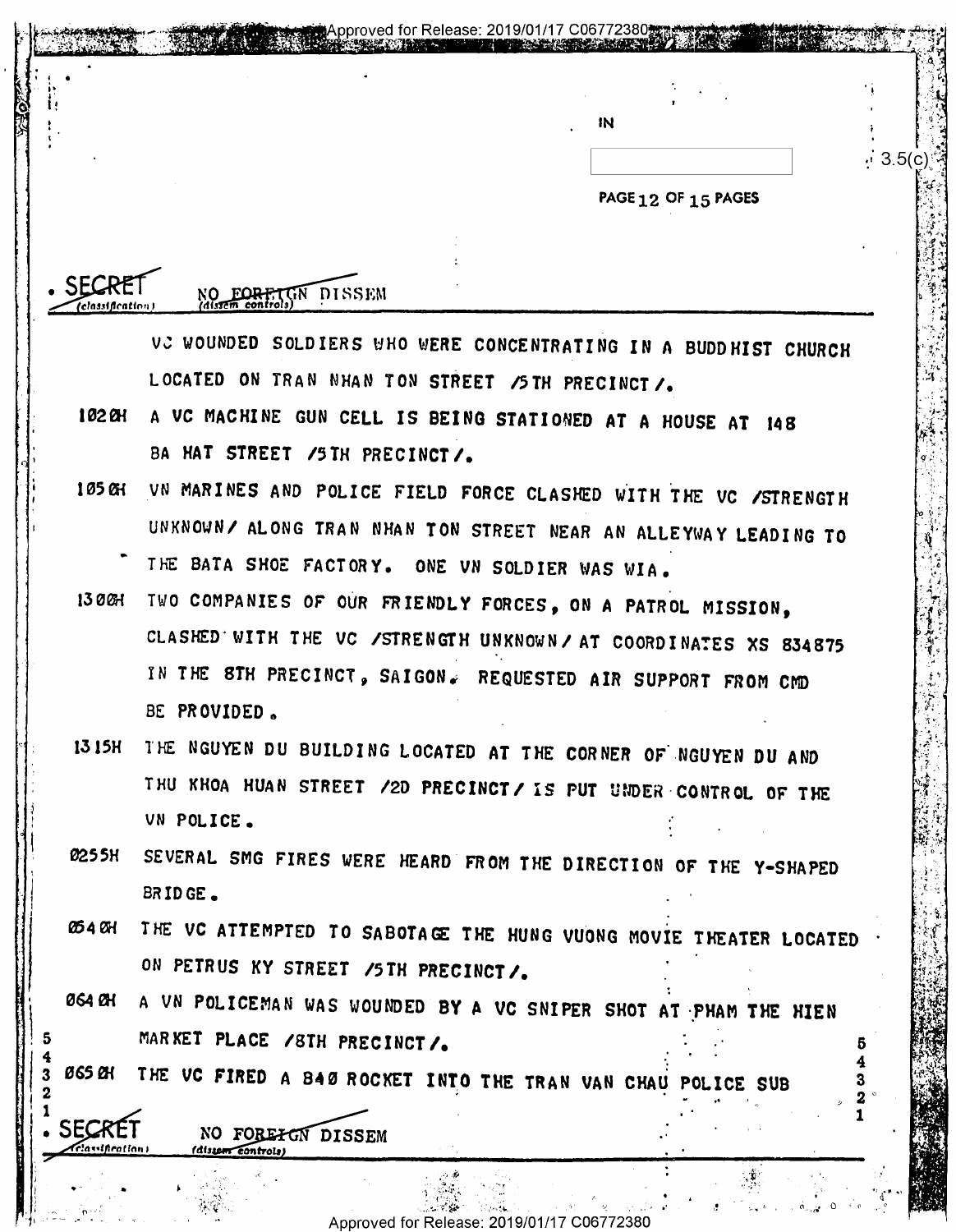|                                                 |                                                                  | IN |                     |        |
|-------------------------------------------------|------------------------------------------------------------------|----|---------------------|--------|
|                                                 |                                                                  |    |                     | 3.5(c) |
|                                                 |                                                                  |    | PAGE 13 OF 15 PAGES |        |
|                                                 |                                                                  |    |                     |        |
|                                                 |                                                                  |    |                     |        |
| <b>SEC</b><br><i><b>Classification</b></i>      | NO FORETGN DISSEM<br>t <del>álskem</del> controls                |    |                     |        |
|                                                 | STATION /8TH PRECINCT/. DAMAGES WERE UNKNOWN.                    |    |                     |        |
| 073 OH                                          | UP TO NOW, THE US/MP SUFFERED 25 KIA AND 37 WIA.                 |    |                     |        |
| <b>0</b> 5 JEH                                  | THE VN POLICE CAPTURED FOUR VC AT THE NGUYEN DU BUILDING         |    |                     |        |
|                                                 | LOCATED AT THE CORNER OF NGUYEN DU AND THU KHOA HUAN STREETS /2D |    |                     |        |
|                                                 | PRECINCT/.                                                       |    |                     |        |
| 092 CH                                          | IT WAS REPORTED THAT A VC SOLDIER WAS KILLED BY OUR FRIENDLY     |    |                     |        |
|                                                 | FORCE AT THE CORNER OF NGUYEN VAN THOA'I AND TRAN QUOC TOAN      |    |                     |        |
|                                                 | STREETS /5TH PRECINCT/. ONE CHICOM MACHINE GUN AND ONE PISTOL    |    |                     |        |
|                                                 | WERE CAPTURED FROM HIM.                                          |    |                     |        |
| 094 OH                                          | A VC GROUP IS CONDUCTING PROPAGANDA AT THE PRIME MINISTER'S      |    |                     |        |
|                                                 | OFFICE BUILDING. VN POLICE ARE ORDERED TO ELIMINATE IT.          |    |                     |        |
| 1000H                                           | FIVE VC WERE SIGHTED AT A HOUSE AT 345 PETRUS KY STREET /5TH     |    |                     |        |
|                                                 | PRECINCT/. SEIZED ONE AK 50 SMG AT PHAN DINH PHUNG AND LY        |    |                     |        |
|                                                 | THAI TO INTERSECTION.                                            |    |                     |        |
| 215 OH                                          | THE 3D PRECINCT POLICE ARRESTED A VC FEMALE CADRE AND TWO AK 50  |    |                     |        |
|                                                 | SMG'S. PLACE OF CAPTURE IS UNKNOWN.                              |    |                     |        |
| <b>2245H</b>                                    | THE VC LOBBED MORTAR SHELLS ON THE 9TH PRECINCT POLICE STATION.  |    |                     |        |
| 2300H                                           | TEN VC, INCLUDING FEMALE CADRES, APPEARED IN AN ALLEYWAY AT      |    |                     |        |
|                                                 | 650 PHAN THANH GIAN STREET, PRESENTING A MUSICAL PROGRAM. THEY   |    |                     |        |
|                                                 | ASKED RESIDENTS WHICH WERE THE HOUSES OF VN POLICEMAN IN THIS    |    |                     | 5      |
|                                                 | AREA.                                                            |    |                     | 4<br>3 |
|                                                 |                                                                  |    |                     |        |
| <b>SECRET</b><br><i><b>Telassification)</b></i> | NO FOREIGN DISSEM<br>(d <del>issem con</del> trols)              |    |                     |        |
|                                                 |                                                                  |    |                     |        |

"M"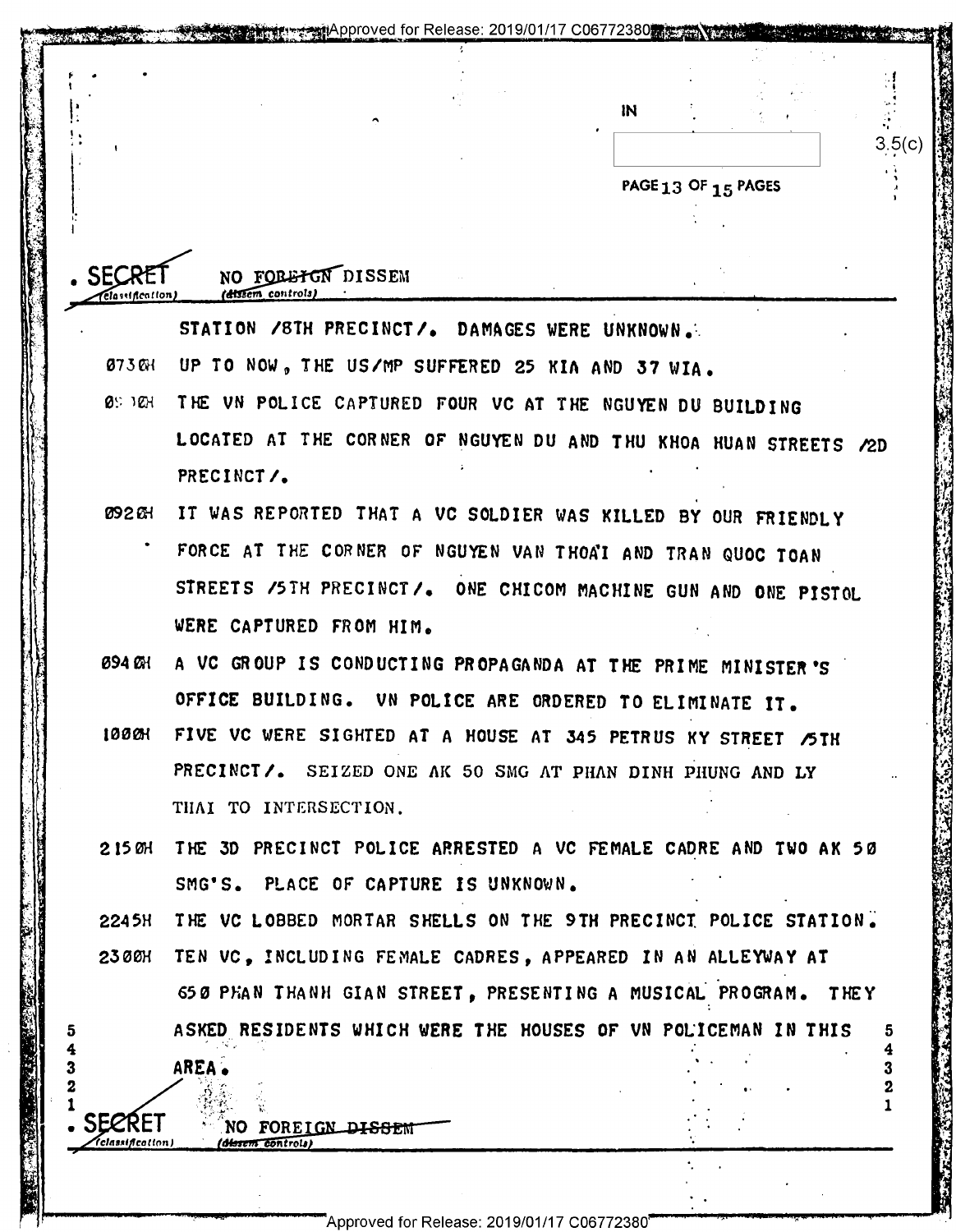|                | EDITIONS                                                       |                                                                  |
|----------------|----------------------------------------------------------------|------------------------------------------------------------------|
|                |                                                                | IN                                                               |
|                |                                                                | 3.5(c)                                                           |
|                |                                                                | PAGE 14 OF 15 PAGES                                              |
|                |                                                                |                                                                  |
|                |                                                                |                                                                  |
| elassification | NO FOREIGN <del>DISSE</del> M<br>(dissem_co <del>ntrol</del> s |                                                                  |
| 233 CH         | ROKFU TROOPERS WERE<br>NOTIFIED                                | THAT VN POLICEMEN WERE GOING TO                                  |
|                |                                                                | POSITION ALONG NGUYEN DU, THU KHOA HUAN AND GIA LONG STREETS     |
|                | /2D PRECINCT/.                                                 |                                                                  |
| 2340           |                                                                | THE 3D PRECINCT POLICE CONDUCTED A SEARCH OPERATION AGAINST THE  |
|                |                                                                | VC ON KIEU CONG HAI AND TRAN QUOC TOAN STREETS /3D PRECINCT /.   |
| 234 &          | SMALL ARM FIRES ARE HEARD FROM CAU KHO AREA /3D PRECINCT/.     |                                                                  |
|                | 1 FEBRUARY 1968                                                |                                                                  |
| 0045H          |                                                                | THE VC CONDUCTED A MORTAR ATTACK ON THE VI QUANG POLICE SUB      |
|                | STATION.                                                       | REQUEST TO DROP FLARES OVER COORDINATES XS 783837.               |
| 0235H          |                                                                | THE VC ARE APPEARING AT THE REAR OF TRAN VAN CHAU POLICE SUB     |
|                | STATION / STH PRECINCT, SAIGON/.                               |                                                                  |
| 2010H          |                                                                | REQUEST TO DROP FLARE OVER COORDINATES XS 795855 /7TH PRECINCT/. |
| 2045H          |                                                                | VN POLICEMEN ON GUARD AT US AMBASSADOR BUNKER'S VILLA, LOCATED   |
|                |                                                                | ON PHUNG KHAC KHOAN STREET /IST PRECINCT/REPORTED THAT HE HEARD  |
|                | MANY SMALL ARMS SHOTS AND MORTAR BURSTS NEARBY.                |                                                                  |
| 2125H          |                                                                | MR. WILLIAM EARL HALL, 31 YEARS OLD, A UPI REPORTER, DRIVING     |
|                |                                                                | A JEEP, LICENCE PLATE ED 6895, ON CHI LANG STREET / GIA DINH     |
|                |                                                                | PROVINCIAL CAPITAL/ WAS ORDERED TO STOP BY VN POLICEMEN AND US   |
|                |                                                                | TROOPERS ON GUARD AT THIS STREET SECTION, BUT HE KEPT MOVING.    |
|                | THEREFORE HE WAS WOUNDED BY THEM.                              | 5.                                                               |
| 2135H          | THE VN POLICE CAPTURED TWO VC /ONE YOUTH AND ONE GIRL/AND      | 3                                                                |
|                |                                                                |                                                                  |
| elam Ceation F | NO FOREIGN <del>DISSE</del> M<br>(dissem controls)             |                                                                  |